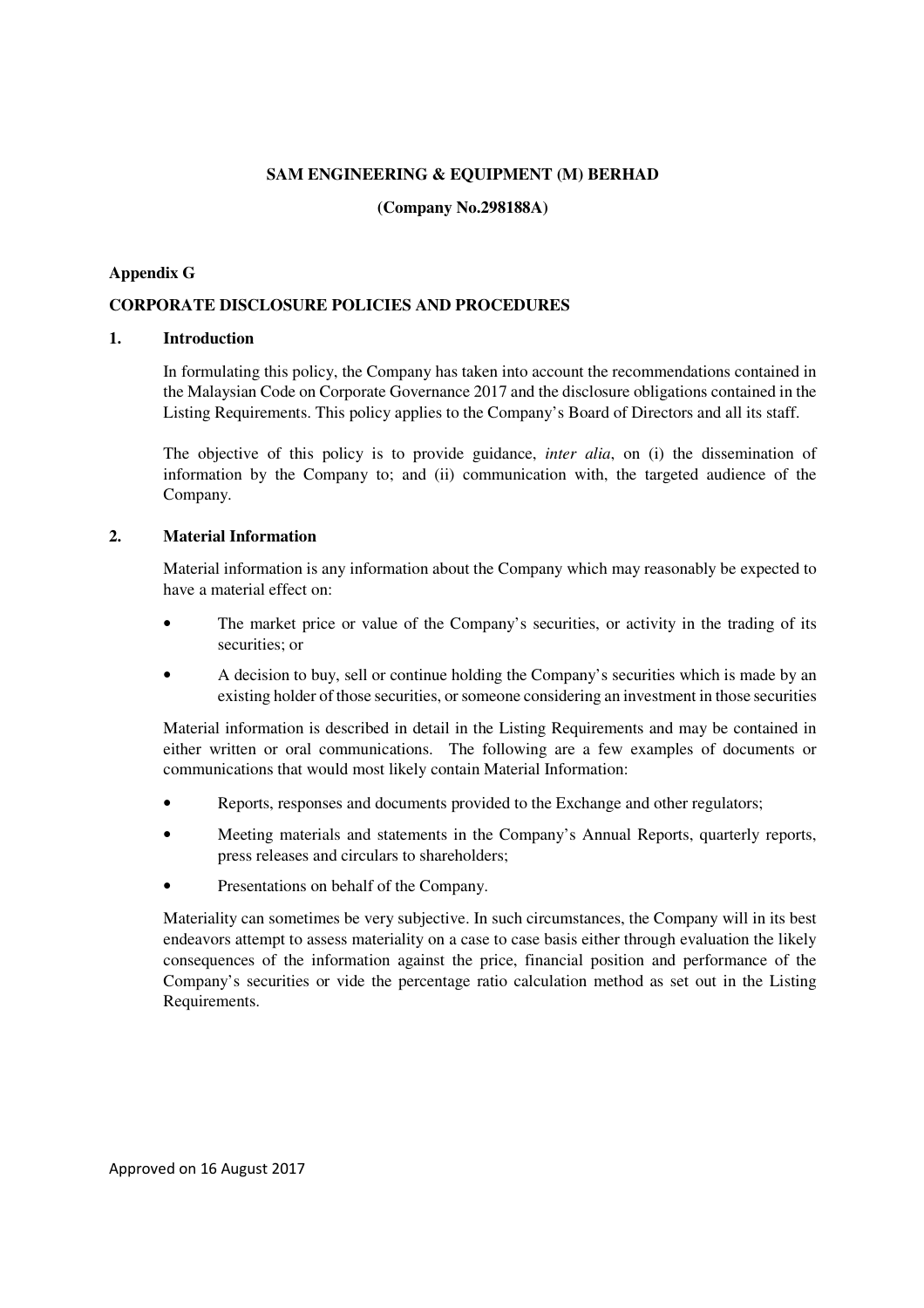## **3. Target Audience**

The Company recognize the following audience to which information, which may or may not be material in nature, may be disseminated towards:

- Shareholders, stakeholders and prospective investors;
- Analysts, fund managers and investment bankers;
- The financial press and other media.

### **4. Communications Commitment**

The Company, to the best of its endeavor, will adopt the following characteristics in its communications:

- **Transparent:** material information will be released, whether it is favorable or not, in a balanced and fair manner that is not misleading.
- **Consistent:** all stakeholders will receive the same information; only formats may differ depending on audience and forum.
- **Accurate:** information should be complete and accurate when released and any material errors or omissions will be immediately corrected and clarified.
- **Non-selective:** equality of access to material information will be achieved through broad public dissemination; no stakeholder will be given undisclosed material information in any form.
- Timely: material information will be released as soon as it is known, unless there are exceptional, legitimate reasons to withhold, in which case material information will not be withheld longer than absolutely necessary and the strictest confidentiality must be maintained until the material information is released.

# **5. Authority to Communicate & Responsibility**

Other than the authorized persons in this Section, no other individuals may act as spokesperson(s) for the Company.

### • **Primary Spokesperson**

Communicate with all audience constituents, providing information, data and analysis and responding to questions concerning all aspects of the Company's operations and financial condition, its future prospects and its strategies.

• **CEO** – Day-to-day management and financial responsibility, responsible for all financial results and plans, the corporate vision, strategies, development, future prospects, decides/recommends on materiality and disclosure, approves announcements (except for release of material information which must comply with Section 6 below).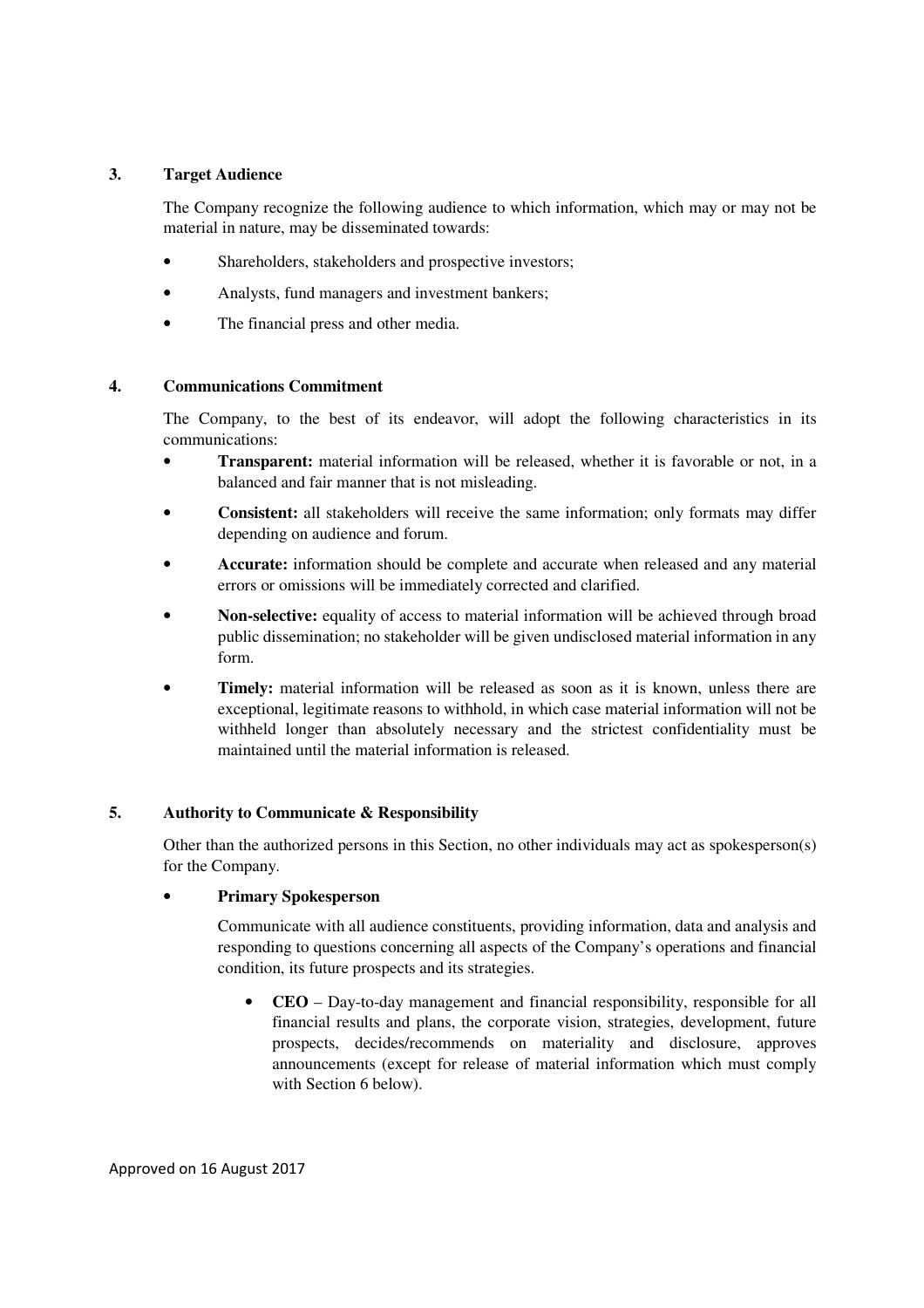### • **Secondary Spokesperson**

Communicate with audience constituents in connection with their specific areas of responsibility within the Company, unless they are specifically authorised to undertake broader communications by a Primary Spokesperson or the Board of Directors.

- **CFO** Responsible for financial controls, accounts, financial reports and plans, legal affairs, review announcements and press releases.
- **COO** Responsible for all operation matters, crisis communications and management, business continuity and disaster recovery.
- **Any other person designated by CEO**

### **6. Release of Material Information**

The Company will, to the best of its endeavors adopt, the following approach in its release of material information:

| Step 1: | Obtain approval from the Board of Directors pertaining to the release of material<br>information.                                               |
|---------|-------------------------------------------------------------------------------------------------------------------------------------------------|
| Step 2: | An announcement or response is made to the Exchange.                                                                                            |
| Step 3: | Issue of Company press release to all major newspapers in Malaysia, if required.                                                                |
|         | (Note: Not all information announced to the Exchange will be followed by a press<br>release, unless necessary).                                 |
| Step 4: | A press conference or briefing/presentation for investors, analysts and the media<br>may be convened, if required.                              |
|         | (Note: This will usually take place following the announcement of any major<br>corporate development, if any).                                  |
| Step 5: | The Company's press release, and any presentation material produced for a press<br>conference or briefing, are posted on the Company's website. |

### **7. Confidential Information & Leaks**

All information regarding the Company, its operations, financial condition and future prospects, should be regarded as material and price-sensitive, and must be treated as confidential unless it is already in the public domain.

To protect the confidentiality of information, access to information should be restricted only to those persons (employees, or third parties) who have a legitimate need for the information consistent with their duties or obligations to the Company.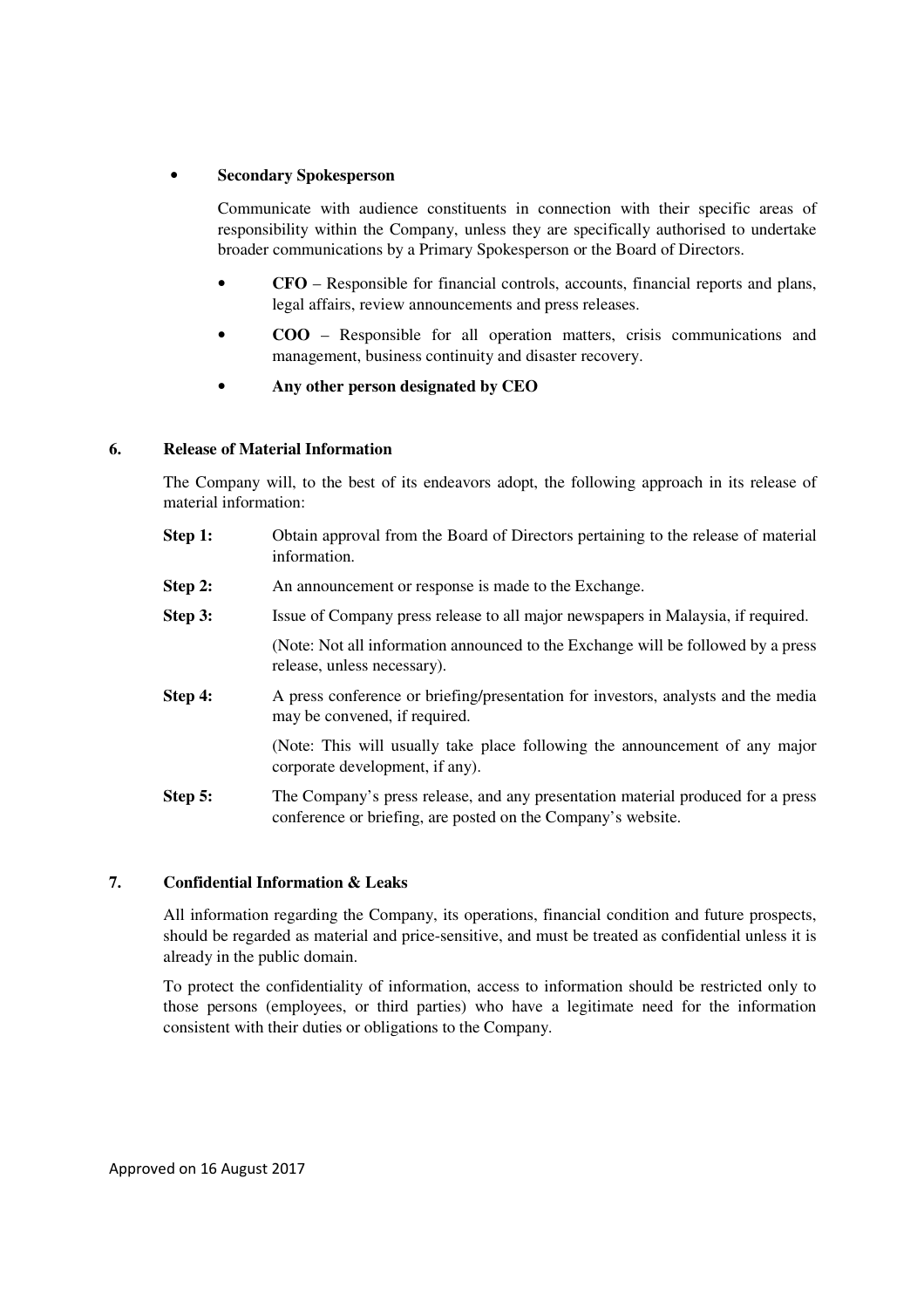**Third Parties:** In certain circumstances, the Company may provide material information which is not in the public domain to third parties. For example, the Company's auditors, company secretary, bankers, lawyers or other professional advisors may require such information to properly execute their duties. Unless there are adequate existing legal protections which are to the satisfaction of the Company, the Company will require the execution of non-disclosure and confidentiality agreements by these persons.

**Leakage & Accidental Disclosure:** In the event of an information leakage, or the accidental disclosure of unpublished material information, the situation will be addressed in line with the Company's chain of authority and responsibility. If deemed necessary, the Company will make an appropriate announcement to the Exchange as soon as practicably possible, which may be followed by a press release and/or other communication modes.

### **8. Financial Reports & The Annual General Meeting**

- Quarterly Reports of interim financial results will be issued to the Exchange on the day of approval by the Board of Directors and uploaded on the Company's website via electronic facilities provided by Bursa Malaysia Securities Berhad (Bursalink).
- The Annual Report is managed within the Company as a special project, with Investor Relations acting as coordinators. The CFO and Finance Department are responsible for the financial statements, notes and related information. The management team and Company Secretary are responsible for copy, content and compliance. The appointed printer is responsible for design, layout, production and dispatch.
- The Annual General Meeting is held to facilitate dialogue between the Company and its shareholders with regard to the Company's performance, strategy, proposed corporate exercises, outlook and operational matters, etc. Notice for the meeting will be announced on the Exchange and in one of the national edition newspapers. In line with the commitment to equality of access to information, summarised minutes and presentation materials from the Annual General Meeting will be posted on the Company's website.

### **9. Press Conferences, Briefings & Meetings**

**Press Conferences and Briefings** are normally held when there is an announcement of major corporate developments. Primary Spokespersons will conduct the press conference/briefing, with assistance from Secondary Spokespersons where necessary. The presentation materials from the meetings will be posted on the Company's website.

**Meetings/Interviews with Investors, Analysts and the Media** take place as part of the Company's on-going external communications and Investor Relations programs. These meetings may be arranged on either an individual basis or in groups. The Company will endeavor to meet with all shareholders at least once in each fiscal year to provide an update of Company performance and developments.

The Primary Spokesperson will conduct the meetings with Investor Relations in attendance. The presentation materials prepared for these meetings will be posted on the Company's website.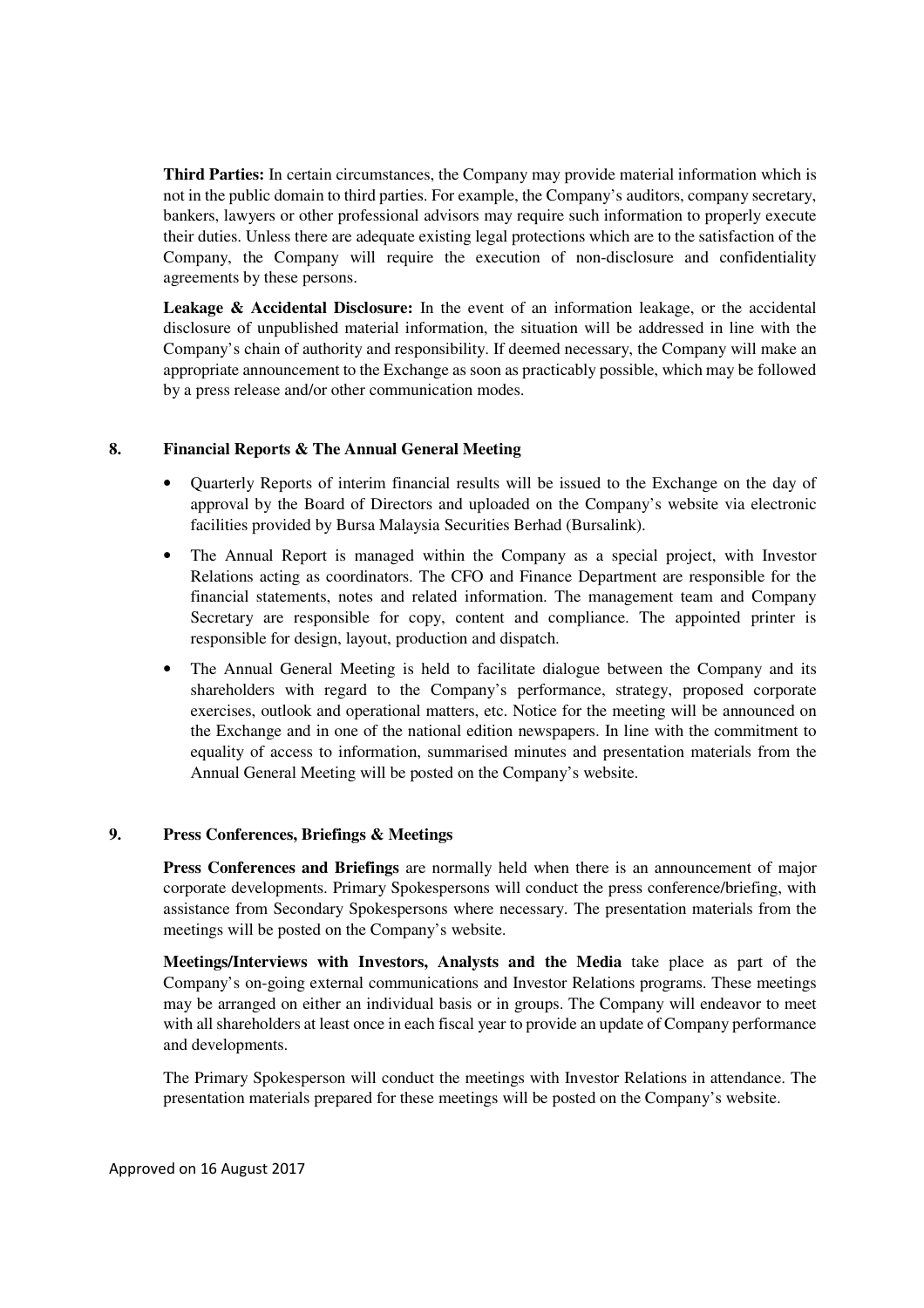#### **10. Reports & Rumours**

**Analysts' reports:** The Company will only point out factual errors or assumptions which are inconsistent with previously announced information. The Company will not endorse any analyst's report or influence the opinions of conclusions of the analyst.

The Company may also circulate the analysts' report to its Board of Directors and senior management to assist them in understanding how the market and outsiders view the Company.

**Rumours:** The Company will not respond to reports or rumours about the Company, unless they appear to contain material information, or may be expected to affect the price of the Company's securities or trading activity in those securities.

When a report or rumour about the Company that contain erroneous material information is discovered, the Company will make the necessary due enquiry and immediately issue an announcement to the Exchange to deny or clarify the report or rumour with supporting facts relevant to the denial or clarification, if available.

#### **11. Principal Officers and Insiders**

Anyone who has access to material information of the Company, its financial condition and its operations which is not generally available, is regarded as an Insider. The Company recognises its principal officers as Insiders.

Material information which is in the possession of an Insider and has not been disclosed to the Exchange and the investing public is Inside Information (including each of the Board of Directors' and Board Committees' meeting materials).

Insiders may not to deal in the Company's securities while in possession of Inside Information, and shall not pass that information to aid another person deal in the Company's securities.

The relevant provisions of the Capital Markets and Services Act 2007 apply to all Insiders.

The list of all Insiders will be reviewed by the Management from time to time when deemed necessary.

#### **12. Obtaining Feedback & Company Website**

The Company has developed various channels for shareholders and major stakeholders to provide their comments and feedback via the Company website (www.sam-malaysia.com) and or via email to investorrelations@sam-malaysia.com. The website will provide for email communication with the Company, and for stakeholders to register their interest in information about the Company.

The Marketing department is generally responsible for the content, presentation and the prompt updating of all sections (other than the section on Investor Relations) of the Company website, whereas, Investor Relations is responsible for the content of the Investor Relations sections of the website.

Presentation materials for briefings or meetings with investors, analysts and the media will be posted on the website.

Approved on 16 August 2017